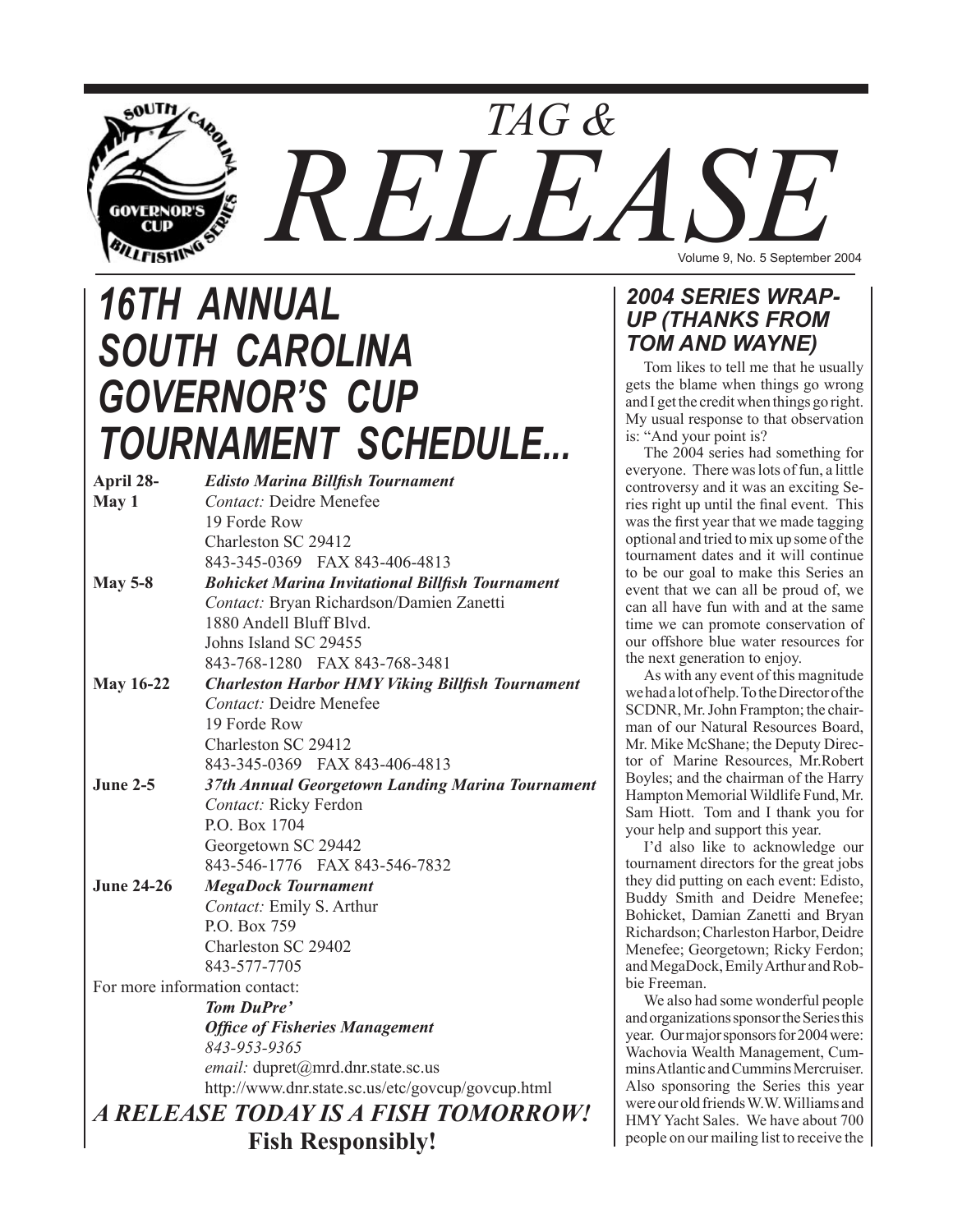Tag and Release newsletter. Our newsletter sponsors this year were Palmetto Props, Michael Brown of HMY, Albury Brothers Boats, SCCCA, Jarrett Bay, Henry J. Lee Distributors, The Yahanis Co, Cullum Mechanical Construction, IMIC Hotels, and Hanckel Marine.

Thanks to our Board of Directors, Tournament Committee, and all the volunteers who helped throughout the 2004 series. We offer our apologies to those we have left out. Until 2005, we wish everyone the best.

# *THE 16TH ANNUAL GOVERNOR'S CUP AWARDS CEREMONY AND HARRY HAMPTON MARINE BANQUET*

Preparation for the Awards Banquet and Harry Hampton Benefit and Auction actually began in June and involved a core group of about 15 people. The site (Port's Authority Passenger Terminal) was secured, caterer firmed up, DJ secured, sound system rented and date set (14 August 2004). Each member of the core group had a job to do: decorations, set up, secure auction items, ticket sales, Governor's Cup Awards and invitations (this was where Tom and I came in), etc etc. In addition to "the group" we needed volunteers to help with each aspect especially set up and cleanup. It was Thursday, August 12, and hurricane Charlie was beginning to hit the gulf coast of Florida. There was a huge degree of uncertainty and anticipation regarding its impact on SC. Friday morning, August 13, the decision was made to postpone the event. As everyone was breathing a sigh of relief, it now became imperative to let everyone know about the cancellation. We frantically called and e-mailed the Governor's Cup winners to let them know. Postponement notices went out on the radio and news. Charlie breezed by us on Saturday morning with rain and wind and minor damage and we were back in action on Monday with a new date set for August 28, same place, same time.

It was now Friday morning, August 27. There were bands of rain coming in from a low depression area that had been sitting offshore for a few days that no



*Kate Freemen, 1st place youth angler from "Triple Play"*

one was too concerned about. We were going to get into the Passenger terminal early to begin set up. Between showers, truck loads of decorations began to appear along with items to be raffled and auctioned. The rental company began setting up tables, chairs, a dance floor. Volunteers began putting table settings and floral arrangements together and the hall began its transformation. The finishing touches were added Saturday morning as the caterer began to set up their stations. Around noon we first began to hear about tropical storm warnings along the coast and of a storm named Gaston.

The doors opened a six pm and with overcast skies, intermittent showers and light breezes the crowd began to appear. I can only guess that there were at least 400



*Niels Layman of Cummins Atlantic and Jonathan Jones of Cummins Mercruiser*



*Chris Morris (R) of "Golden Lady" and his "Top Billfish Conservationist" award*



*2004 Lady Anglers (L to R) Kathy Stuart, Hope Hanckel, and Margaret Hood Mevers*



*Some of the 2004 Shootout Team (L to R), The "Billistic" Boys with owner Hutch Holseberg, Capt. Wayne Skinner "Houdini", and "Golden Lady" captain and owner Chris Morris*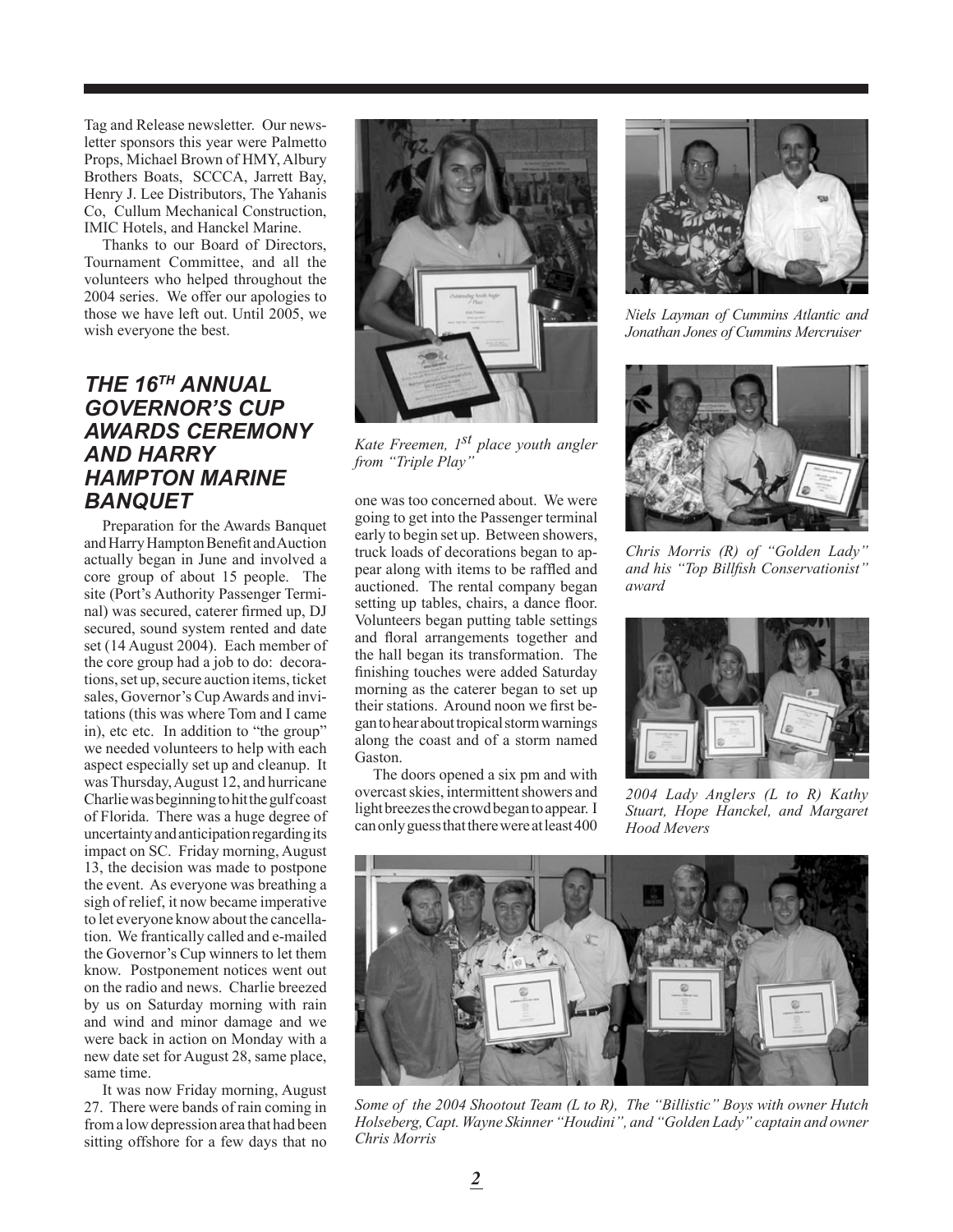people in attendance, standing room only. The awards went off without a hitch, the food was served and the raffle and auctions began. Everyone had a thoroughly good time. There were some bargains to be had and the food catered by Mike Altine and the Variety Store restaurant crew was exceptional.

As we packed up and headed home at around midnight we heard Gaston was headed our way and might even develop into a hurricane. We awoke Saturday morning to heavy rains and wind pounding the house. With the help of a huge number of volunteers we had gotten it done just under the wire. No one had expected Gaston to hit when it did and as hard as it did. We want to congratulate all the participants and winners of the 2004 series. It turned out to be a great event.

# *TAKE A KID FISHING (A SURREEL STORY)*

After two years of promising my son (lets call him "Alex" to protect him from embarrassment) that I would arrange to take him offshore fishing on one of the big boats in the Governor's Cup, I was finally able to convince Captain Mike Larrow (MICABE) of the wonderful opportunity he was missing by not having me and a youth angler (age 14) accompany him offshore during the MegaDock Tournament. The MICABE is a new 55' Jarrett Bay boat that runs a top speed of 30 kts. Mike keeps the boat in pristine condition. I wished my house was that clean. We would definitely be riding in a Cadillac boat. Mike's rules were simple: Rule 1) Do not p/o the Captain – Doable; Rule 2) Do not loose any fish – Attainable; Rule 3) Take off your shoes before you go into the cabin - No problem here; Rule 4) No smoking - Again, no problem; Rule 5) No alcoholic consumption until the boat is tied back up at the dock - Problem, I didn't like this rule. Experience had taught me that a fish will not bite until you sit down in the boat, relax, and open an ice cold can of beer. This was definitely going to be a handicap for me.

So, it was agreed we would be on the boat at 4:30 am, Friday, ready to fish. Not knowing what the weather would bring, I made sure we took our first Dramamine before bedtime. I set the alarm for 3:00

am and as is always the case when you have an exciting day planned, I tossed and turned all night fearing I would not hear the alarm go off. At 3:00 am, I was amazed that it only took two tries to get "Alex" up. This is a kid who sometimes lays in bed comatose until 12 noon.

We arrived at the "MICABE" at 4:15 am. There were about 40 other boats preparing to leave. There were donuts and coffee and everyone was quietly making way to their boats and getting excited. We finally got underway at 5:00 am. Mike had invited several other people to fish with us, so we all introduced ourselves and made small talk as we cruised out of the harbor. For those of you that have never been offshore, once you leave the harbor and get out of the sight of land, there is really nothing much to do on the 2 hr trip out. So, we all found a spot on a sofa or floor of the salon, laid down and closed our eyes. Mike's crew began getting the outriggers and rods in place so we could begin fishing at exactly 7: 30. We were at a place known as the 380 Hole, with about 12-15 other boats that were circling in the distance. The sea was almost flat calm. Flying fish were gliding here and there as we began trolling, and trolling, and trolling. As Mike would explain to me later, billfishing can either be the most exciting or most boring type of fishing you may ever do. You never know what you will catch or when it will happen. As we watched a pod of bottlenose dolphin swim along the wake of the boat, we got our first knock-down. Probably a wahoo from the look of the recovered bait. Mike had the radio turned on and every now and then he would say "Boat X" just released a sailfish. They are right over there as he pointed toward the horizon. As "Alex"

and I waited for the fish, I pointed out a shearwater, a common oceanic bird, seen skimming over the waves and only visits land during the breeding season. One or two more knock-downs convinced the crew that our combo baits were too big. They put on smaller ones and just after noon we began getting into the dolphin. "Alex" was somewhat tentative at first, wanting to watch and see how it was done before grabbing a rod.

Finally his chance came. He pulled in a 10 lb. dolphin, which Mike successfully tagged and released. We ended up with 5 dolphin total. Mine was the last to be hauled in. As the fish struck, I released the drag and let more line out to ensure a hook up and then proceeded to create the biggest rat's nest the crew had seen in some time. Despite, my embarrassment and the cussing from the crew, I managed to get a 10 pounder which was also tagged and released. As we were preparing to leave, Mike yelled out, "It's a sunfish". We all looked in the direction he was pointing to see what looked like the dorsal fin of a shark. Sunfish or *Mola mola* are giant oceanic fish with almost no caudal or tail fin. When they are at the surface they swim by sculling, using their large dorsal and anal fins as paddles. This is what we were seeing.

The trip back was pretty sloppy. The wind and seas had built and we were heading almost directly into them. We all crawled into the salon and found a place to lie down. With a little more than 30 minutes until homeport, I could tell Alex was not feeling well, so we made it to the cockpit for some fresh air. We tied back up at about 5:15 pm.

Now it was time to clean up and wash down the boat. As all good guests do, we volunteered to help with 3 other people. Out came the buckets, the special cleaning agents, the blue bristled brush, the hand rags, the special chamois cloths that were kept in the freezer to prevent mildew. I was given my cleaning instructions. You must wet the area down first, then apply the soap with the hand towel or brush, then hose down again before the soap dries and then wipe dry with the chamois. As I was on my knees getting the lower part of the gunwale, I noticed

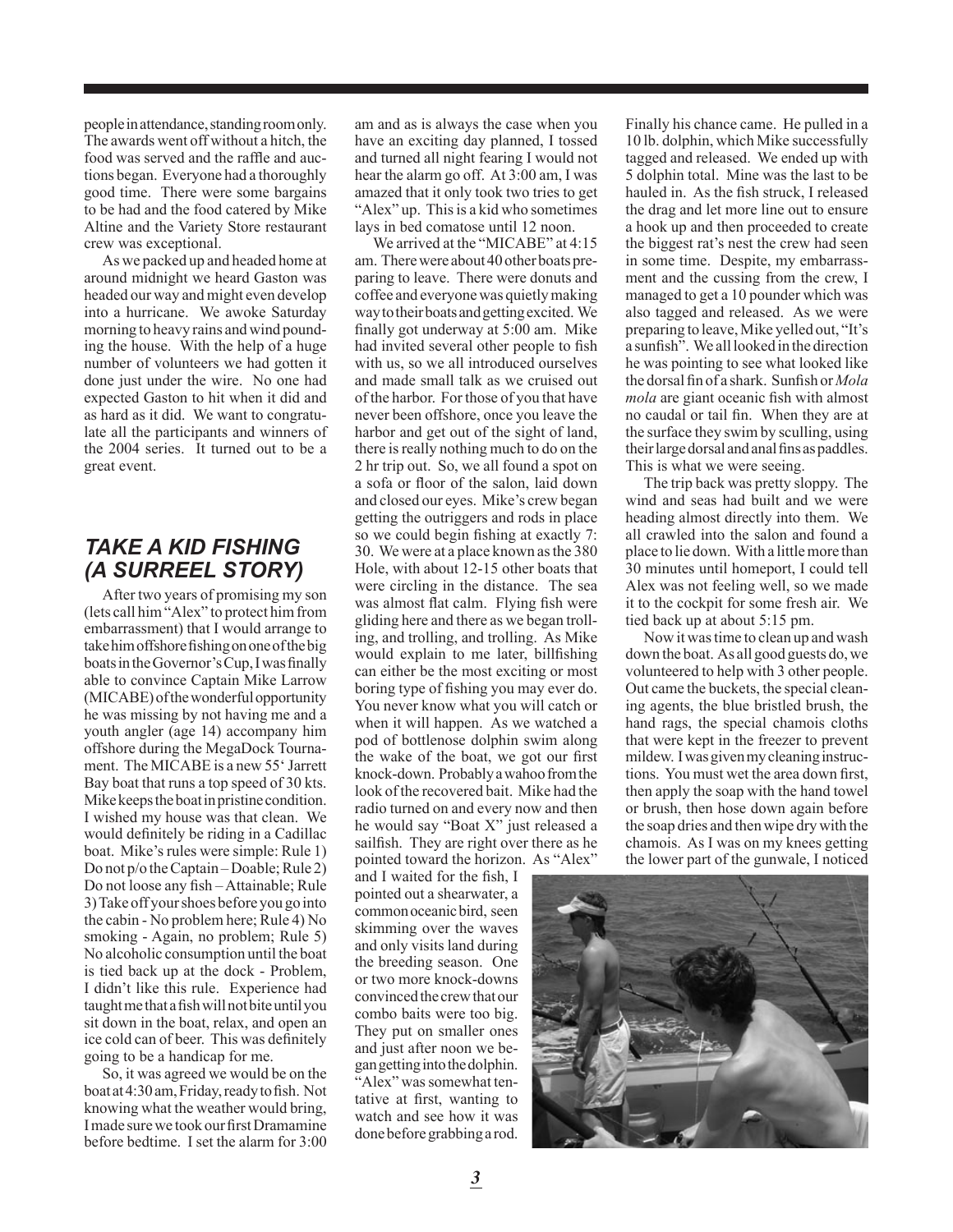

Alex sneaking off with Mike to the fillet station to clean the dolphin. Oh well, maybe he would learn something. An hour later, as I was rubbing at a pain that was developing in my lower back, I noticed a tinkling sensation and then numbness in the back of my head. I took what was a deep, calming breath and the feeling left as quickly as it had developed. To the untrained eye it may have appeared I had just had a mild heat stroke. In reality I had just experienced an epiphany. At that very moment it all became very clear. I suddenly realized why Mike's boat was so clean, I promised myself never to compare it to my house again and I concluded my house was just fine the way it was.

We said our goodbyes and thanked everyone and headed down the dock towards the truck. I was ready to get

www.hanckelmarine.com

home and have a nice shower. Alex on the other hand wanted to go to the weigh station and see what had been caught and no doubt bask in the glory of his

first successful fishing trip. I reluctantly agreed. While he was basking, I managed to find that ice cold beer that had eluded me all day and hampered my fishing success. Maybe this wasn't such a bad idea after all.

We finally returned home. I headed for the shower and "Alex" headed straight to the computer and got on his AOL Instant messenger to check in with all his buds and relay the events of the day. As I was

heading to bed I asked "Alex" how he had enjoyed the day and if he wanted to go again. Without even looking up from the computer he answered in a low monotone voice, "Yeah I'll go again, it was alright". Now the average parent may have been disappointed in this reply, however in the brief recorded history of my family's past, "It's alright" has been documented as the highest form of praise, thanks, and/or compliment that can be bestowed by a male member of the family. This highest of all complements is extended in responded to a wonderful Thanksgiving meal, an expensive Christmas gift, and even a day of fishing. It is synonymous with adjectives such as "fantastic", "incredible" and phrases such as "It was the greatest day of my life".

I had achieved success. I flopped into my bed and with eyes shut and head still



rocking from side to side as an after effect of the trip recapped the day's events. It had been a good day. I had fulfilled a two-year promise. "Alex" had gone offshore fishing and caught his first dolphin without getting sick. He had seen new things like flying fish, sunfish and shearwaters. He had made some new friends and had a story to tell. I concluded the father-son bond was tighter than ever. I was still the alpha male, the big dog in this pack and the hero in my son's eyes. As I began drifting into slumber, I wondered about other adventures that "Alex" and I could pursue before I lost him to cars

> and girls. With the help of Capt. Mike, we had created a memory that would last a lifetime. Thanks Capt. Mike, "It was alright".

email: *palmettoprop@msn.com* We're **NOT** your traditional prop shop!



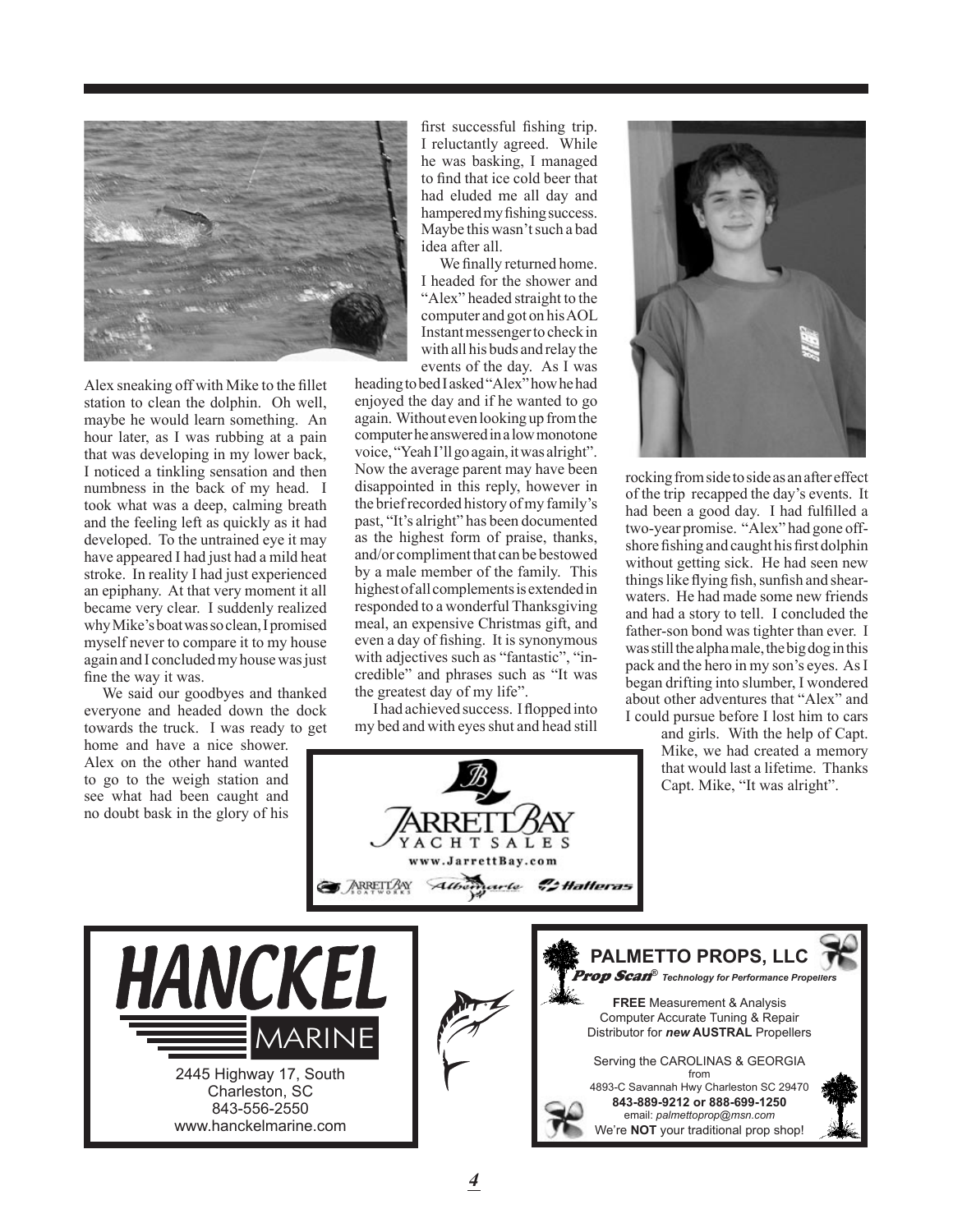

# *SC GOVERNOR'S CUP BILLFISHING SERIES 2004 WINNERS*

#### **Outstanding Billfish Boat**

|              | <b>Points:</b> 2 Blues, (1 released, 1) |
|--------------|-----------------------------------------|
|              | landed at 412 lbs.: 2 sails             |
|              | released), 987 pts                      |
| <b>Boat:</b> | Game On                                 |
|              | <b>Owner:</b> Sea Hunt Boats            |
|              | Captain: Richard Brackett               |

#### **Outstanding Billfish**

#### **Conservationist**

|              | <b>Points:</b> 2 Blues, 1 Sail released, |
|--------------|------------------------------------------|
|              | $775$ pts                                |
| <b>Boat:</b> | Golden Lady                              |
|              | <b>Owner:</b> Chris Morris               |
|              | Captain: Chris Morris                    |

#### **Blue Water Conservation**

|              | Points: 1 Tuna, 101 Dolphin and       |
|--------------|---------------------------------------|
|              | 1 wahoo (tagged),                     |
|              | 5300 pts                              |
| <b>Boat:</b> | Summer Girl                           |
|              | <b>Owner:</b> Smith, Leasure, & Kelly |
|              | Captain: Charles Aimar                |

#### **Outstanding Billfish**

| Weight: Blue marlin, 507 lbs |
|------------------------------|
| <b>Boat:</b> Done Diggin'    |
| <b>Owner:</b> Jim Brewer     |
| <b>Angler:</b> Brad Brewer   |

#### **Outstanding Dolphin**

| Weight: $40.7$ lbs |                         |
|--------------------|-------------------------|
| <b>Boat:</b>       | Rapid Pace              |
| <b>Owner:</b>      | <b>SHSR</b> Enterprises |
|                    | Angler: Teddy Thornhill |

### **Outstanding Yellowfin Tuna**

**Weight:** 70.9 lbs **Boat:** *Top Billing* **Owner:** Top Billing Enterprises **Angler:** Rob Montgomery

#### **Outstanding Wahoo**

| <b>Weight:</b> $57.6$ lbs |                             |
|---------------------------|-----------------------------|
| <b>Boat:</b>              | Triple Play                 |
| Owner:                    | Art, Jimmy & Bubba          |
|                           | Hightower                   |
|                           | <b>Angler:</b> Kate Freeman |

#### **Outstanding Youth Angler**

| <b>Fish:</b>  | Wahoo                       |
|---------------|-----------------------------|
| <b>Boat:</b>  | Triple Play                 |
| <b>Owner:</b> | Art, Jimmy & Bubba          |
|               | Hightower                   |
|               | <b>Angler:</b> Kate Freeman |

#### **Outstanding Lady Angler**

| <b>Fish:</b> | 1 Blue released                     |
|--------------|-------------------------------------|
|              | <b>Boat:</b> <i>Paradox</i>         |
|              | <b>Owner:</b> John Hood             |
|              | <b>Angler:</b> Margaret Hood Mevers |

# *WALLACE F. PATE MEMORIAL SCHOLARSHIP*

The SC Governor's Cup Board of Director's is pleased to announce the establishment of the new Wallace F. Pate scholarship, which will be administered through the Harry Hampton Memorial Wildlife Fund. To be eligible for this one time \$1,500 scholarship you must be a full time SC resident,

a senior in a public or private high school in SC and plan on attending an institution of higher learning in SC, pursuing a major in the Natural Resources arena. The deadline for applications is December 31, 2004. For more details and application information , visit www.ham ptonwildlifefund.org



*The Southeast's largest Viking, Viking Sport Cruiser, Cabo, Post and Riviera dealer, plus a superior selection of quality, pre-owned yachts.*

*Please contact* **Michael Brown Cell: (561) 722-2298 Office: (561) 775-6000 FAX: (561) 799-0909** *E-mail: mbrown@hmy.com Trades O.K. on new or used boats!*